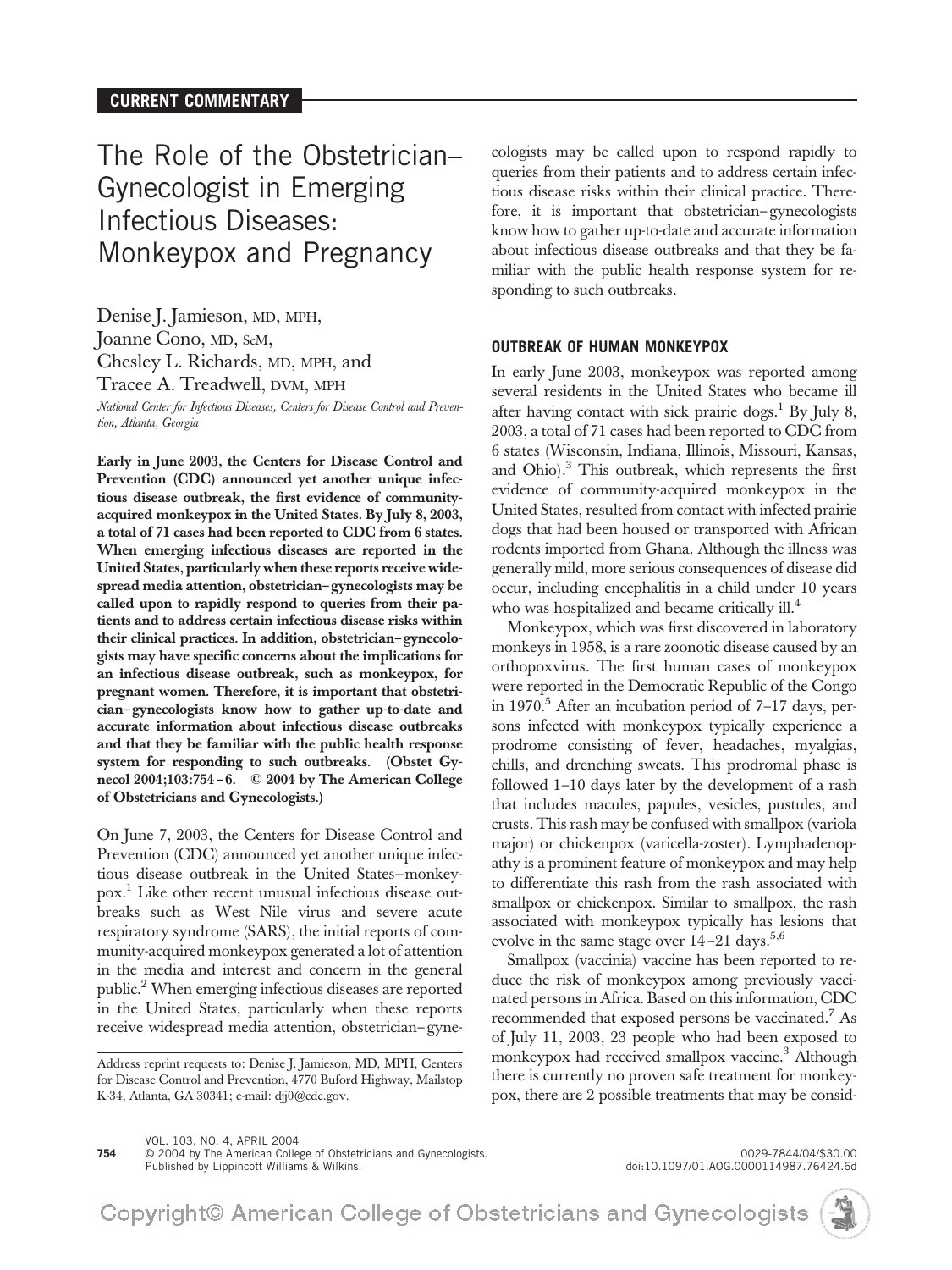ered in critically ill patients infected with monkeypox cidofovir and vaccinia immune globulin.7

### **OUTBREAK RESPONSE, REPORTING, AND CONTROL PROCEDURES**

In response to the monkeypox outbreak, CDC activated its emergency response system. As part of this response, CDC teams made up of epidemiologists and other personnel were dispatched into the field to assist the state and local health departments in their investigation and control of this outbreak. In addition, the Director's Emergency Operations Center, which is a state-of-the-art secure communications hub at CDC's headquarters in Atlanta, assisted with the agency's response to the outbreak. The Director's Emergency Operations Center is a 7,000-square-foot operations center with 85 workstations, 9 team rooms, and a central command station, as well as high-frequency radio support and geographic information system (disease mapping) capabilities, which is staffed 24 hours a day and 7 days a week. This center is relatively new and designed to more efficiently track and respond to disease outbreaks.

Regarding infection control guidelines, CDC issued written guidance about the handling of possible monkeypox exposures shortly after the first reports of human monkeypox According to these interim guidelines, clinicians were counseled to ask patients presenting with unexplained fever, rash, or prominent lymphadenopathy about exposure to unusual or exotic pets, especially small mammals such as prairie dogs. If monkeypox was suspected, then standard, contact, and airborne precautions were recommended. These guidelines for precautions are posted on the CDC web site at www.cdc.gov/ncidod/hip/ISOLAT/ Isolat.htm. In addition, the guidelines specified that health care providers who suspect monkeypox should report such cases to their state and local health departments. State health departments were then requested to report these cases to CDC.

### **UNIQUE CONSIDERATIONS IN PREGNANT WOMEN**

Most people infected with monkeypox have been relatively young (median age of 28 years), and more than half of the cases  $(55%)$  were among women.<sup>3</sup> Because a substantial proportion of the cases were women of reproductive age, it is not surprising that some of these women might be pregnant. In addition to pregnancies among the cases, many of the exposed persons were also women of reproductive age and might also be pregnant. Therefore, it is important to consider the implications of this outbreak for pregnant women.

It would be clinically useful to know whether the course of illness among pregnant women would be any more severe than among nonpregnant persons. Unfortunately, most prior descriptions of monkeypox outbreaks in Africa do not include a description of the natural history of monkeypox among pregnant women.8,9 One case of probable congenital monkeypox in Zaire has been described. At approximately 24 weeks of gestation, a pregnant woman developed a febrile illness with a rash; monkeypox virus was subsequently isolated from a vesicular lesion. Six weeks later she delivered a 1,500-g female infant with a generalized skin rash resembling monkeypox. The child died of malnutrition at 6 weeks of age.<sup>10</sup>

With smallpox infections, an increased risk of morbidity and mortality among pregnant women compared with nonpregnant persons has been documented.<sup>11</sup> It is not known, however, whether a similar increase in disease severity associated with pregnancy would be observed with monkeypox. In terms of potential treatment, the use of cidofovir and vaccinia immune globulin should be considered only in pregnant women who are severely ill. Cidofovir is categorized as pregnancy class C by the Food and Drug Administration because in animal studies embryotoxic and teratogenic effects were noted, including reduced fetal weight and increased incidence of fetal external, soft tissue, and skeletal abnormalities. Regarding immune globulin, although little is known about vaccinia immune globulin in pregnancy, other immune globulins have been studied extensively and generally found to be safe in pregnancy. Although the usefulness and appropriateness of using these 2 treatment modalities in monkeypox is not well established, pregnancy should not be considered a contraindication.<sup>12</sup> Regarding the delivery plan for women with active monkeypox, almost nothing is known about potential genital tract shedding of the virus and the possibility of perinatal monkeypox transmission. Over the past decade or so, much has been learned about genital tract shedding of other viruses such as human immunodeficiency virus and herpes simplex virus and implications for perinatal transmission such as the protective effect of cesarean delivery. However, it is not clear how much of this knowledge might be applicable in the case of monkeypox.

The CDC recommends that persons with close contact to a case of monkeypox be vaccinated with smallpox vaccine, regardless of their pregnancy status. This is consistent with other guidance regarding vaccination for smallpox exposure. Pregnancy is a contraindication to routine nonemergency smallpox vaccination because the vaccine is a live-viral vaccine and cases of fetal vaccinia infection have been reported. However, there are no contraindications to smallpox vaccination after a highrisk exposure such as might occur during a bioterror